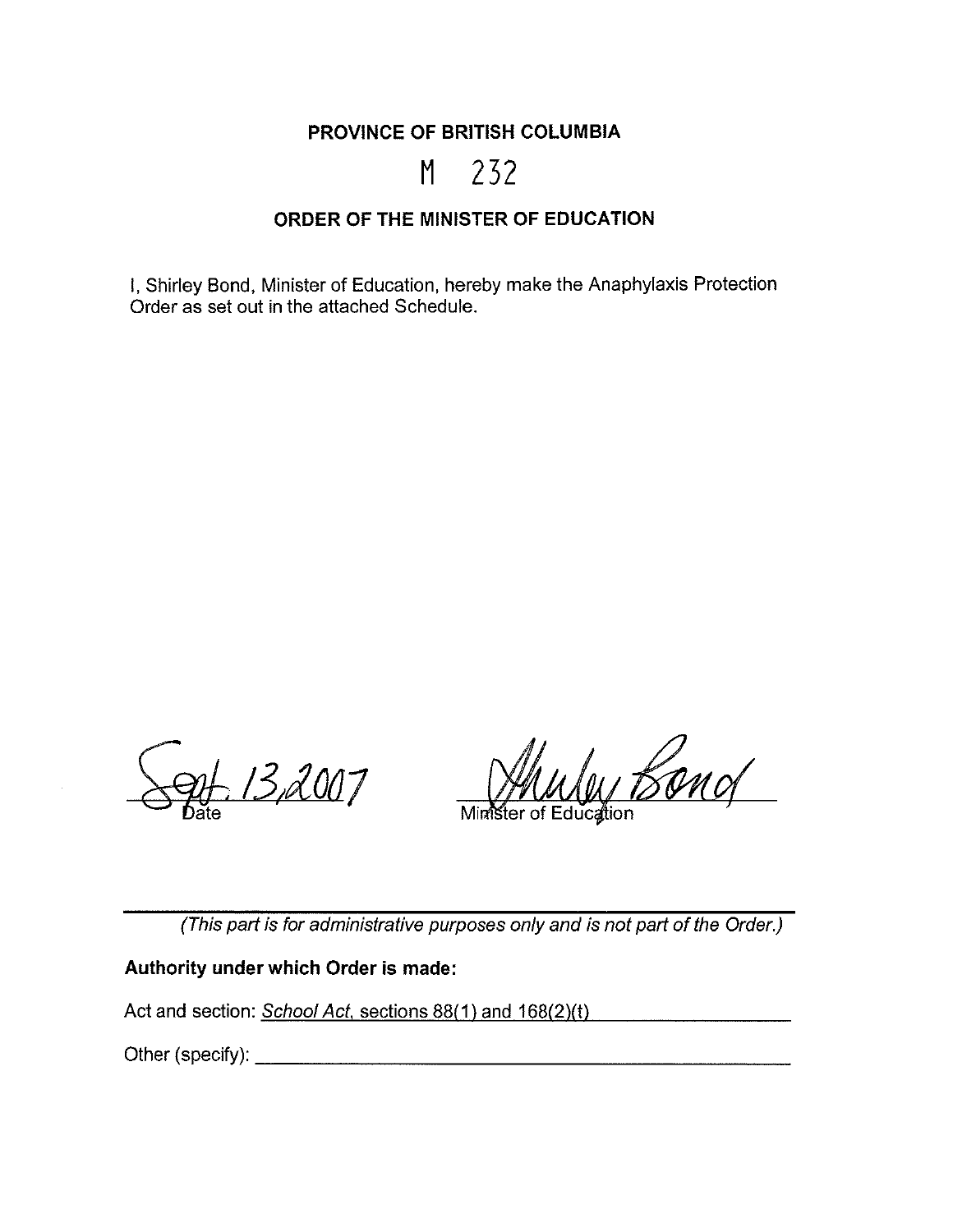## **SCHEDULE**

## **Anaphylaxis Protection Order**

**Authority:** School Act, sections 88( 1) and 168(2)(t)

1. In this order,

"anaphylactic student" means a student with an anaphylactic allergy;

"anaphylaxis" means a sudden and severe allergic reaction, which can be fatal, requiring immediate medical emergency measures be taken, and "anaphylactic" has a corresponding meaning;

"Anaphylactic Framework" means the current policy entitled "Anaphylactic and Child Safety Framework" approved by the Minister and issued by the Ministry of Education.

2. Every board must establish and maintain policy and procedures relating to anaphylaxis in accordance with this Order and the Anaphylactic Framework and must ensure that the policy and procedures are available on the board's website and otherwise made available to the public.

3. The anaphylaxis policy established and maintained by each board must include the following:

- a) a process for identifying anaphylactic students;
- b) a process for keeping a record with information relating to the specific allergies for each identified anaphylactic student to form part of the student's Permanent Student Record, as defined in the Permanent Student Record Order;
- c) a process for establishing an emergency procedure plan, to be reviewed annually, for each identified anaphylactic student to form part of the student's student record;
- d) an education plan for anaphylactic students and their parents to encourage the use by anaphylactic students of Medic-Alert identification;
- e) procedures for storage and administering medications in accordance with the Anaphylactic Framework including: